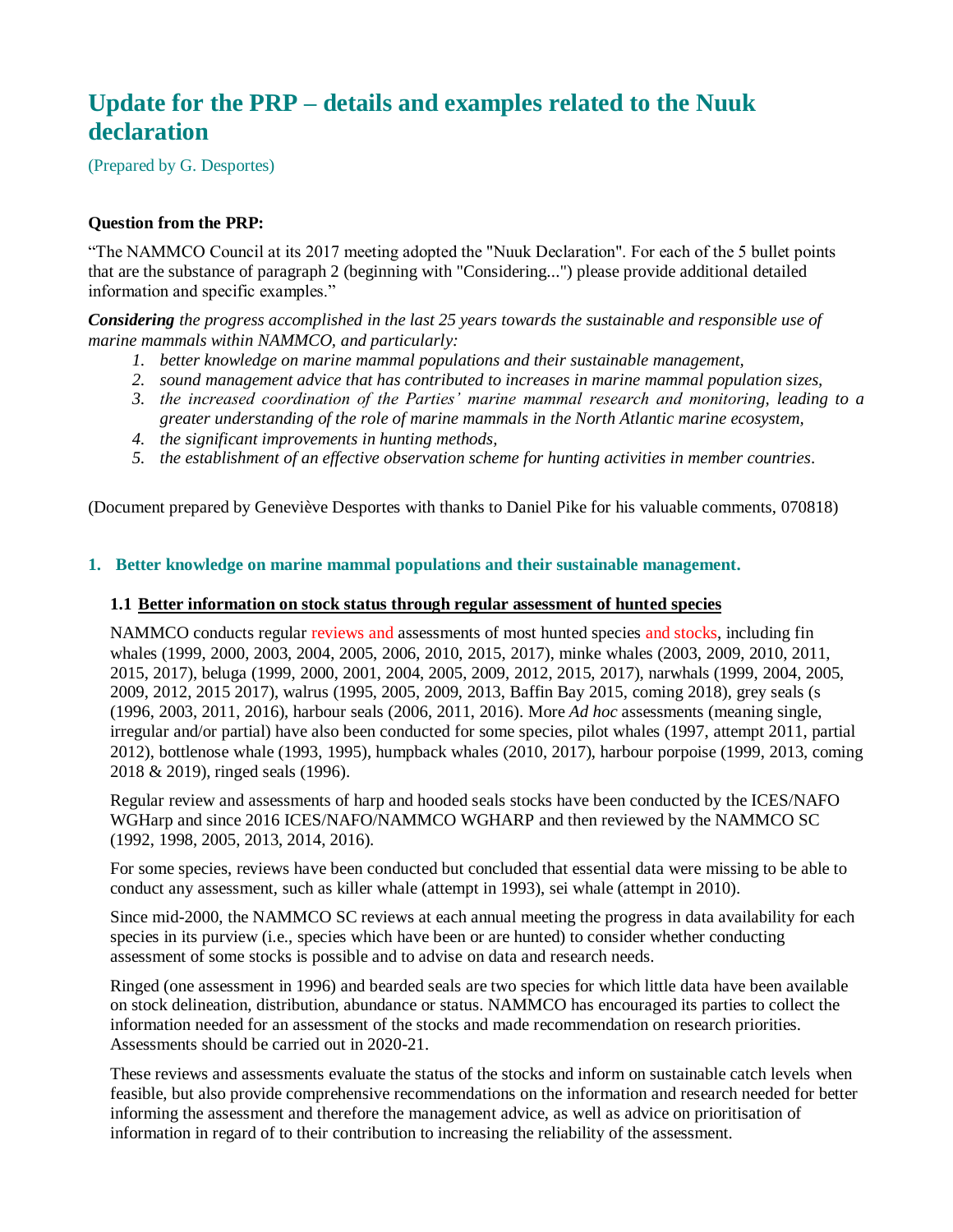### **1.2 Better information on distribution, abundance and trends in abundance, and movements**

### *1.2.1 Abundance data through sightings surveys*

### *Cetaceans*

The NASS series of surveys, conducted in 1987, 1989, 1995, 2001, 2007 and 2015, has produced important information on the population abundance of fin, blue, sperm, minke, humpback, sei, pilot and northern bottlenose whales and several species of dolphins. This unique long-term time series spread over more than 25 years allows the determination of trends in the abundance of even those species with slow reproductive rates.

The coordination of the NASS series by NAMMCO has ensured that survey procedures follow the highest standards and that the data collected are compatible between jurisdictions and comparable to other survey projects such as SCANS.

The NASS are likely the largest-scale wildlife surveys ever attempted, covering a maximum area of around 2 million square nautical miles, about the same size as Western Europe, and involving as many as 15 ships, 4 aircraft and 100 observers in a single survey. The distance covered by ships and planes while surveying has been as high as 40,000 nautical miles, a distance equivalent to about twice around the world. As many as 5,000 whales have been seen in a single survey.

Coordination of NASS and T-NASS surveys (with standards brought to those used in other large European surveys), and review of results in the NAMMCO Abundance Estimates WG.

Surveys for other species such as narwhal, beluga, harbour porpoise and bowhead whale are carried out at the national level but reviewed and used in assessments by NAMMCO.

### *Seals*

Regular surveys have also been conducted for coastal seals as well as harp and hooded seals and walrus. These surveys are conducted by member nations but reviewed and used in assessments by NAMMCO.

### *1.2.2 Distribution and movements data through satellite tagging*

Satellite tagging has been conducted by NAMMCO parties on several species including fin, minke, humpback and bowhead whales, pilot whales, narwhal and beluga and harbour porpoises in different stock areas, providing information on distribution, movements and mixing between stock areas. Tagging also provides data on diving which is used in deriving abundance estimates from surveys.

Satellite tagging has also been carried out on seals and walruses, including on species for which only poor abundance data exist such as ringed and bearded seals.

### **1.3 Better information on Removals**

### *1.3.1 Direct catch*

NAMMCO requests annual reporting of direct catch by all parties. In cases where there is uncertainty in catch reporting, NAMMCO has provided advice for improvement of data collection and regular validation of the data collected (e.g. Greenland with species not targeted by regulatory measures, Iceland with coastal seals, Faroese & Norway with coastal seals).

NAMMCO has advised that reporting of catches should be made mandatory for all species and the reliability of the reporting be evaluated.

### *1.3.2 By-catch*

Monitoring of by-catch in NAMMCO parties has been initiated following the recommendations of the SC (See report of SC 4, [8.6 Grey seals] 8.6.1 Review and assessment, pp. 113, parag. 5&6).

NAMMCO established in 1997 a Bycatch Working Group under the remit of the Management Committee to support the acquisition by Parties of reliable data on bycatch.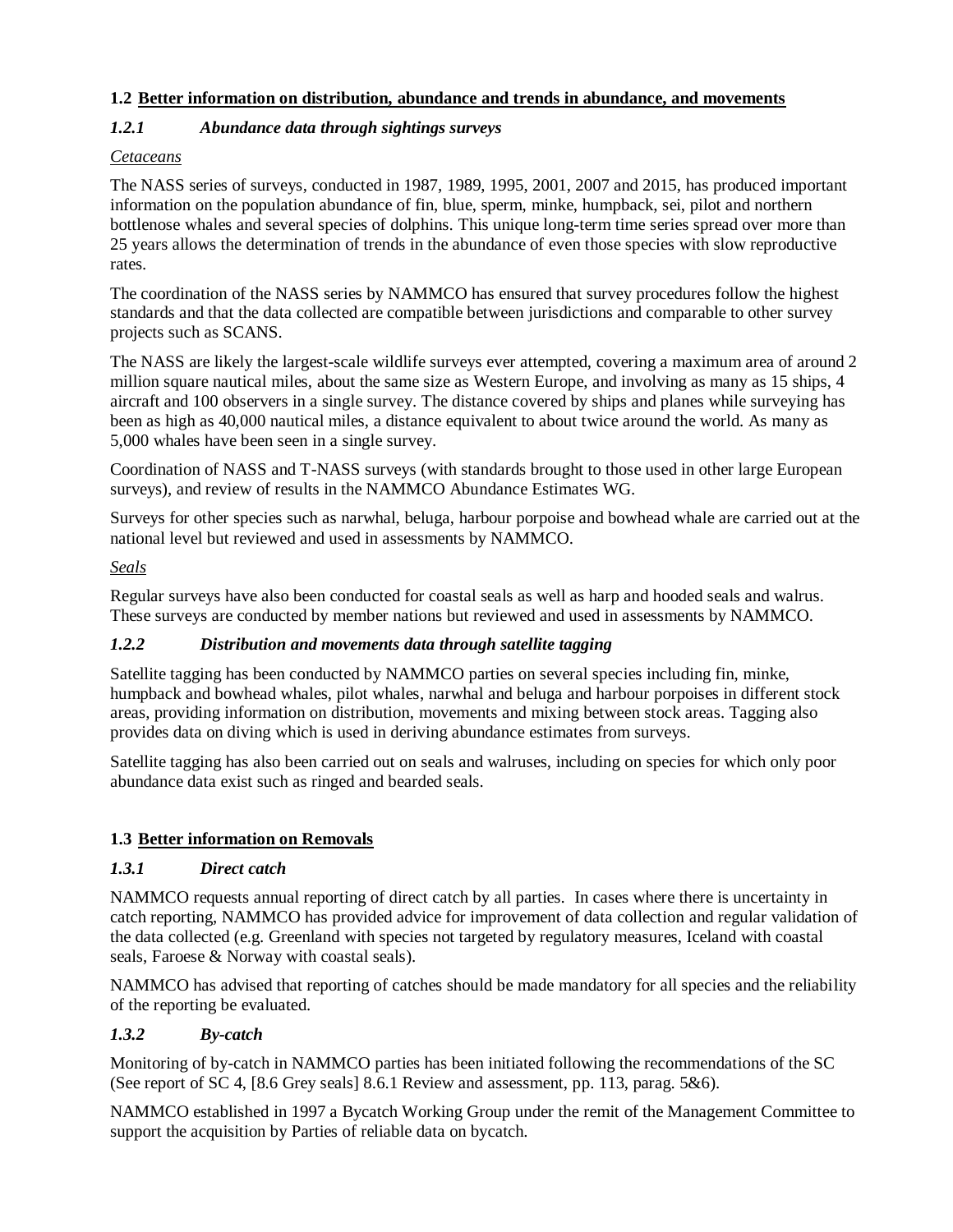*Council 7 (1997), 4. MC, 4.3 Other business (pp. 28)*

*By-catch of marine mammals*

The Council noted the decision of the Management Committee to establish a Working Group to work intersessionally to consider how the issue of by-catches of marine mammals could be addressed at its next meeting, noting the duties of States under article 61.4 of UNCLOS in this respect.

Following the recommendation of the SC, arguing that estimates of all removals, including by-catch, are required for conducting reliable stock assessments and that by-catch issues were therefore of scientific character, the Bycatch Working Group was transferred under the remit of the Scientific Committee in 2009.

The SC Bycatch Working Group makes recommendation for the acquisition of reliable data on bycatch, in particular for the, apparently, most impacted species; harbour porpoise, grey and harbour seals. It also reviews the estimate of by-catch provided by the Parties and provide recommendation for re-analysis when necessary.

It also requests the acquisition of reliable data allowing an evaluation of the by-catch risk in fisheries conducted by NAMMCO and other parties in the NAMMCO parties' jurisdiction.

### **1.4 Better management**

Most assessment procedures used in NAMMCO have not been developed specifically by or for NAMMCO but within other fora. NAMMCO affiliated scientists have in many cases been involved in their development through their participation in other fora, for example the IWC Scientific Committee. Therefore, there is considerable expertise within NAMMCO on the specification and development of science-based management procedures. To make sure that this continues to be the case Council 26 forwarded the following new request to the SC:

"To conduct a review of the management procedures used by the Committee for generating management advice (RMP, AWMP, Bayesian assessment, Hitter Fitter, etc). The Committee should advise on which procedure is the most suitable for each species (or category of species) with the data that is currently available, while also meeting the management principles of NAMMCO. The Committee should further advise where additional data could allow for more suitable management procedure(s) to be implemented."

Within the framework of the NAMMCO-JCNB Joint Scientific Working Group (for which NAMMCO is the logistic support), a completely new management tool was developed for migrating stocks of narwhal. It takes into account the particular social and stock structure of the species, such as the formation of summer aggregations in particular locales, each of which must have its own conservation status, spring and fall migrations that may pass through several hunting areas, and wintering grounds where several summer aggregations may mix. Catch allocation must take into account this structure, as narwhal may be hunted at any stage in their annual cycle with different implications for summer stocks.

The NAMMCO-JCNB Joint Scientific Working Group developed a model that allows managers to assign catches from different hunting locales within the range of the narwhal metapopulation that is shared by Canada and Greenland to the appropriate summering aggregation, based on hunting location, time of year and the known abundance and migratory characteristics of the summer stocks. The model includes all information that is available on narwhal movements including telemetry data, all abundance estimates, seasonal occurrence and historical catch data.

The development of this narwhal catch-allocation model, a completely new management tool, is an example of the work supported by NAMMCO and illustrative of how the right mix of expertise can solve a tricky management problem.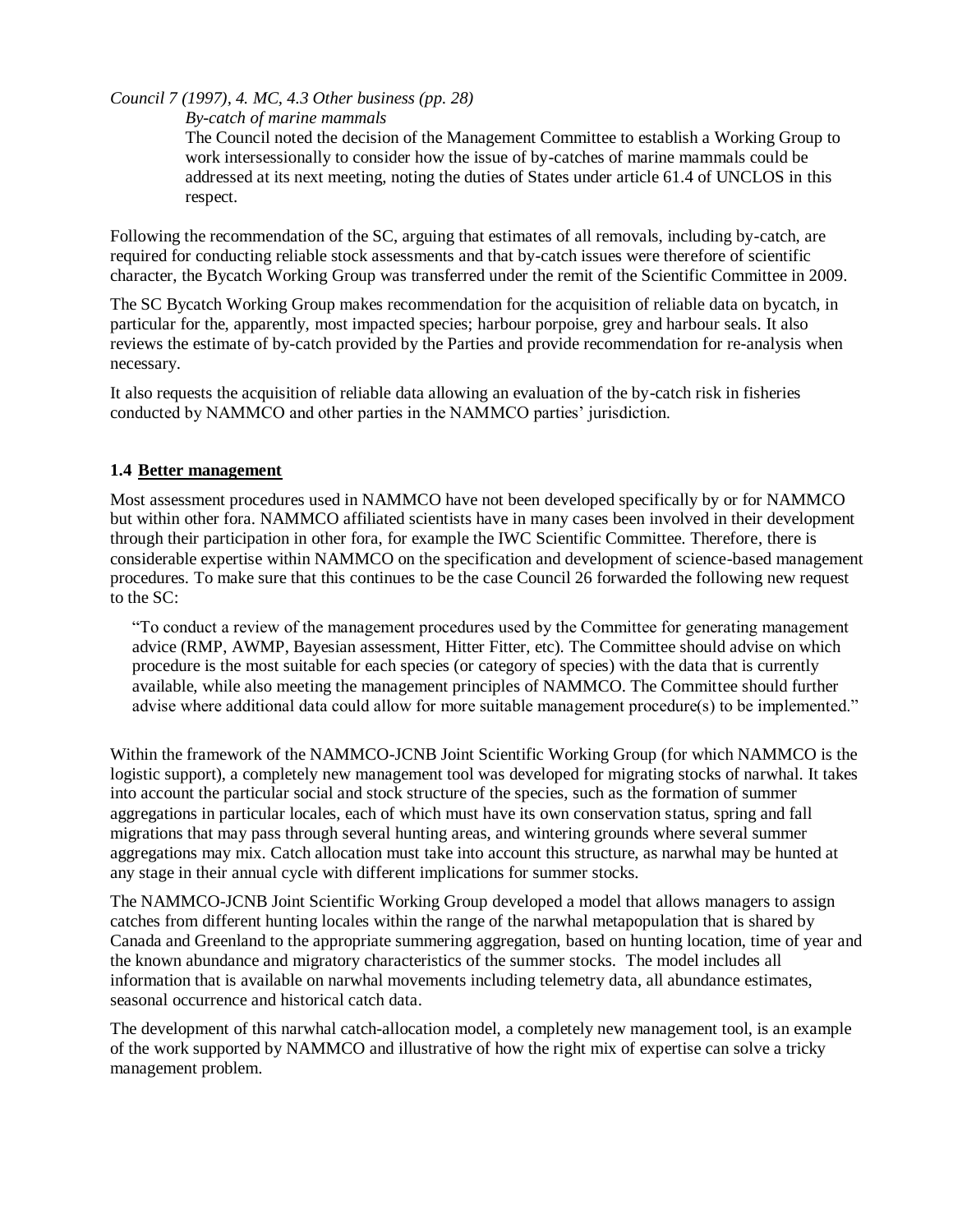National management plans are also reviewed by the NAMMCO SC, both at the drafting levels and for reviewing the results, and recommendations for improvements are provided, latest the Norwegian management plans for coastal seals.

### **1.5 General**

Over the years, the NAMMCO SC has forwarded to NAMMCO MCs and Council many research recommendations to member countries for research which would increase the reliability of the stock assessment and therefore the management advice forwarded to the Management Committees, generating better management advice from NAMMCO.

NAMMCO has always recognized the importance of obtaining the best expertise that is available. To this end, the budget of NAMMCO includes funding to bring non-NAMMCO experts to its working and expert groups, and to organise workshops on specific topics that include a wide representation. This wide expertise may not have been available, if its cost had to be supported by individual countries.

#### **2. Sound management advice that has contributed to increases in marine mammal population sizes**

Several cetacean species have shown substantial increases in abundance in recent decades in the North Atlantic, including humpback, fin and bowhead whales, despite being hunted by some NAMMCO members. These observed increases are partly due to historical overharvesting, followed, in more recent times, by sound management leading to reduced and sustainable harvesting regimes. Management advices for these species are provided both by the IWC (ASW for Greenland) and by NAMMCO.

Recoveries of narwhal, beluga and walrus stocks off Greenland can be directly attributed to the implementation of NAMMCO management advice. Harvest quotas were recommended by NAMMCO to Greenland for these three species. In some cases, the quotas recommended initially drastically reduced the harvests and therefore the livelihood and resources of the hunters and local communities (going from a yearly catch of over 600 belugas to a recommended quota of 100 for example (NAMMCO 2001, pp. 18 & 142)). Within a few years the recommended quotas were implemented (beluga in 2004, narwhal in 2004 for West Greenland and 2008 for East Greenland, walrus in 2007), and population increases were seen in the depleted stocks.

Examples of this are shown in Figure 1 which gives the population trajectories for West Greenland belugas and walruses and their positive inflexion after the implementation of the recommended quotas. Also see [Heide-Jørgensen et al 2016:](https://zslpublications.onlinelibrary.wiley.com/doi/full/10.1111/acv.12315) Rebuilding beluga stocks in West Greenland).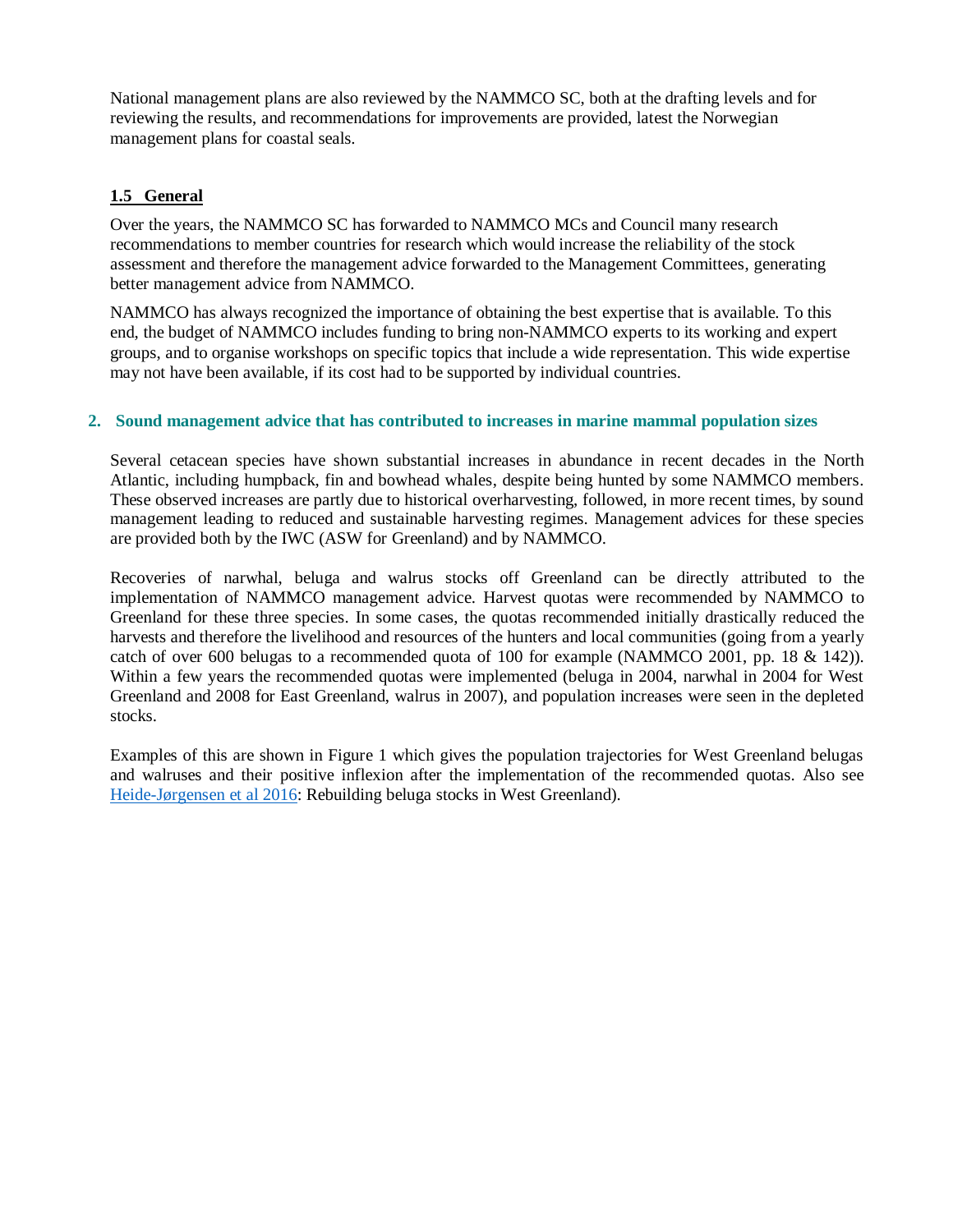

*Figure 1. Population trajectories for West Greenland belugas (top) and walruses (bottom). Quotas for WG belugas were introduced in 2004 and for walruses in 2007 (green arrows).*

#### **3. The increased coordination of the Parties' marine mammal research and monitoring, leading to a greater understanding of the role of marine mammals in the North Atlantic marine ecosystem**

See under 1, as well as the following examples.

- Pilot whale tagging in the Faroes started as a collaboration between "Greenlandic" and Faroese scientists. There are a lot of exchanges between NAMMCO scientists in and on satellite tagging, e.g., drugs used for anaesthesia (e.g. in the case of walrus) when necessary, attachments, with participation to each other field work.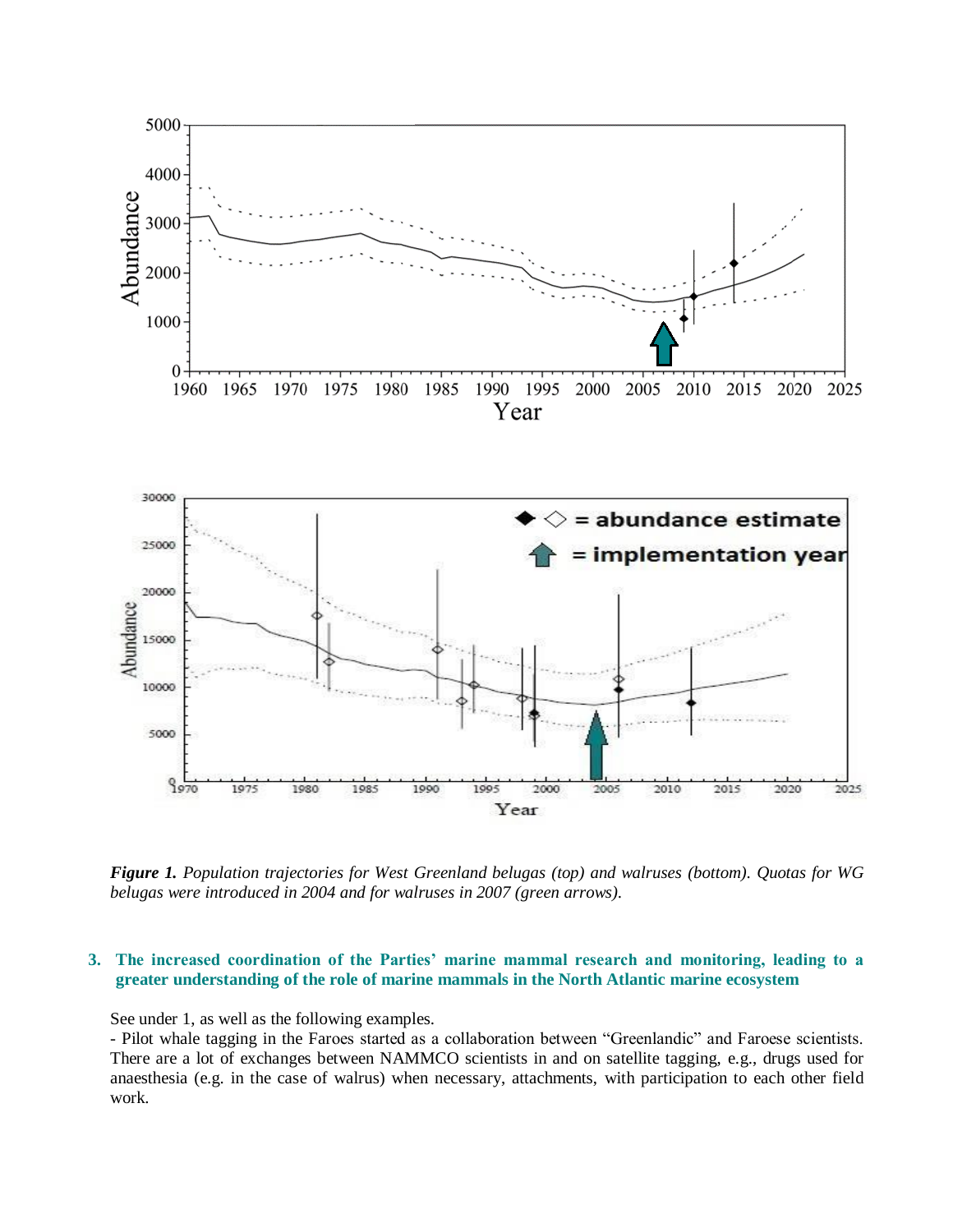- There are a lot of exchanges between NAMMCO scientists on the development and improvement in survey methodologies, both for cetacean and seal surveys. A good example of that is the development of the geometer during the preparation of NASS 2015. This is a new device allowing the automatic recording of the angles to the sightings during aerial surveys. It was used both in the Greenlandic and Icelandic 2015 NASS aerial surveys and since in other surveys. It is now also used by other European surveys as well. Experimentation par Parties scientists with new techniques for seals surveys, like for example the use of digital cameras and thermal infrared (IR) camera as well as the use and launching of UAVs (Unmanned Aerial Vehicles), both success and failure, is reported to and followed by the SC.

- Data and results are put together to allow wider spatial analyses to better understand the drivers generating the changes in distribution observed in the North Atlantic. An example of this is the project "**Oceanographic features driving decadal-scale changes in cetacean distribution and abundance in the North Atlantic",**  which is based on Icelandic, Faroese and Norwegian abundance data generated through the NASS series. See a short description of the project in Appendix 1.

As a mean of strengthening the operations of the SC and achieving a closer co-operation between members intersessionally, SC 8 (2000) proposed the establishment of a Science Fund, but this was not supported by Council (CN 11 - 2002, AR 2001 pp. 21, 3.2.2).

AR 2000 / Report of the Scientific Committee

#### *11. NAMMCO SCIENCE FUND – p. 160*

*… The purpose of the Science Fund would be to enable the NAMMCO Scientific Committee to conduct research projects that would assist in the deliberations of the Scientific Committee. The projects could either be directly relevant to specific requests, or of importance for the development of techniques, methods, models or background information pertinent to the work of the Scientific Committee. A project could also involve the development and formulation of a primer for a larger project. Proposals could either be developed with the involvement of Scientific Committee members, or by others at the invitation of the Scientific Committee. Uninvited proposals would not be accepted. The Scientific Committee would administer the Science Fund, and would be responsible for proposal approval, funding and project monitoring.*

At SC 22, at the instigation of the new GS, the SC reopened its discussion on ways of strengthening the operations of the SC and achieving closer co-operation between members intersessionally. Among other ideas, it decided to propose to Council 26 to fund a joint project on the development of a "super satellite tag" for minke whales. This tag would represent an important technical development which would generate better information on minke whale movements but possibly also other species [as the tag designed for minke whales would be small enough to be used on a range of species], therefore engendering better science and by the same token a better management of whale stocks. All NAMMCO countries would have interest in the development of the tag, and the project would therefore constitute a good opportunity and flagship for NAMMCO. See in Appendix 2 the extracts of the report of the SC and Council reporting the development of the ideas by the SC, presentation to and answer by Council 26.

#### **4. The significant improvements in hunting methods**

People's right to utilise natural resources lies at the very core of NAMMCO, as does the obligation to hunt in a sustainable and responsible manner. For NAMMCO, the use of marine mammals is ethically defensible if it is sustainable and does not cause unnecessary suffering to animals.

In 2004, a Workshop on Hunting Methods for Seals and Walrus (NAMMCO 2005) recommended that "…hunters should make every effort to reduce unnecessary suffering by hunted animals, by minimizing killing times and avoiding letting injured animals escape. Such efforts should have priority for all hunts."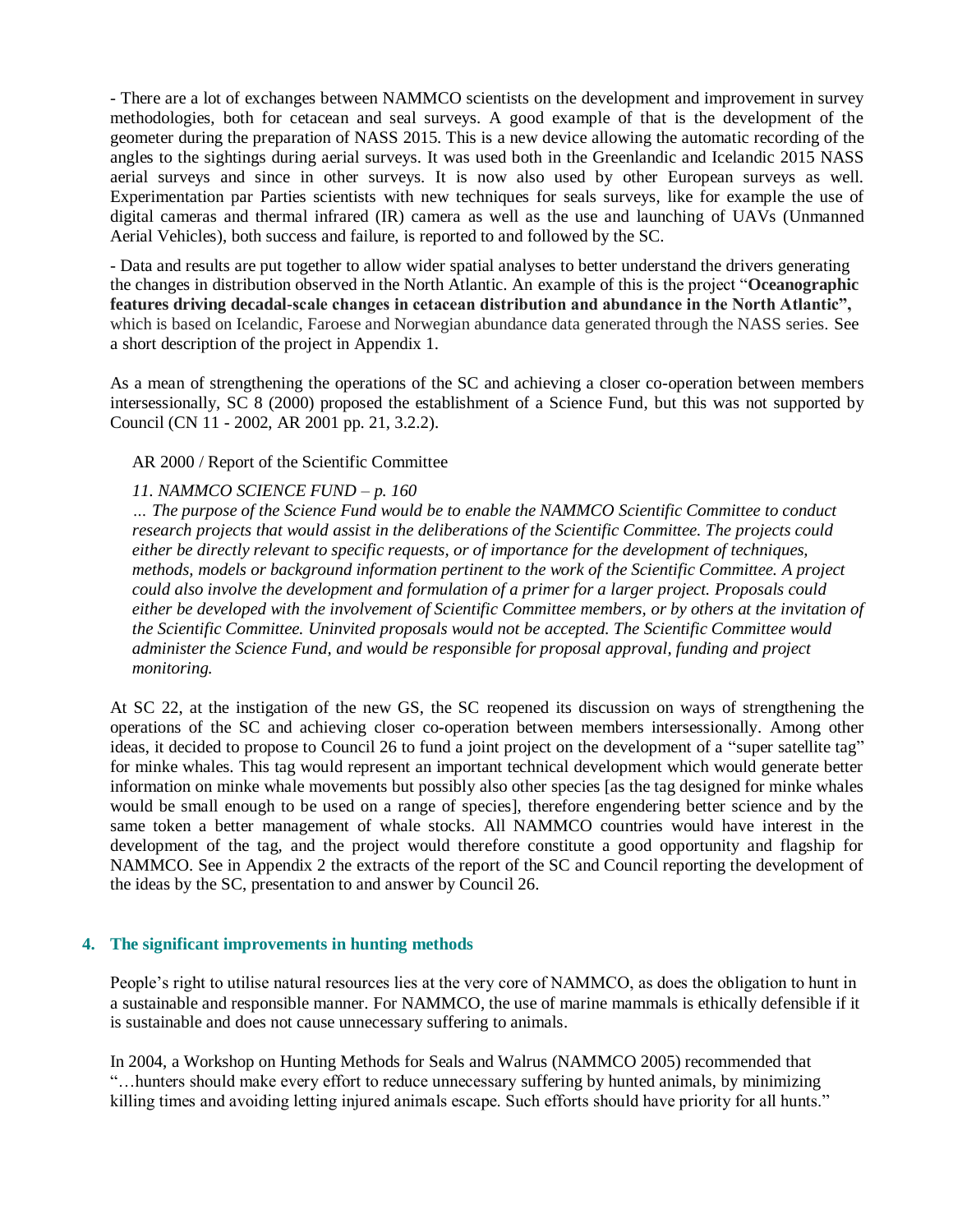To this end, NAMMCO places priority on developing the best weapons and hunting techniques to ensure as humane a hunt as possible and to reduce the number of animals that are struck and lost. NAMMCO finds no excuses for continuing using weapons or techniques that are not optimal. Methods should continue improving along with new technical developments. Weapons and hunting techniques have been changing since the stone age, and hunters must continuously adapt to improvements that increase animal welfare and reduce struck and lost.

The NAMMCO Committee on Hunting Methods provides advice on hunting methods for the marine mammals relevant to NAMMCO member countries. The advice given is based on the best available scientific findings, technological developments and traditional and local knowledge, with due consideration given to safety requirements, animal welfare concerns and the efficient utilisation of the animal.

The increasing effectivity and efficiency in hunting methods following from the use of high-tech hunting gear, such as harpoon guns and penthrite grenades, contribute to decreasing the length of the chase and the time to death, thus accommodating concerns over welfare issues.

Highly successful improvements in hunting methods have been achieved within NAMMCO's jurisdiction and by NAMMCO Parties. Below follow some examples.

- New and more effective weapons and hunting techniques were designed and developed for use in the Norwegian minke whaling and the Alaska Eskimo bowhead hunt.
- The introduction of the Whale grenade-99, implementation of new hunting practices and training of hunters have significantly increased the instantaneous death rate and reduced survival time and losses of whales in Norway, Iceland and Greenland. The instantaneous death rate in the Norwegian minke whale hunt has, for example, increased from 17% in 1982 to 82% in 2012 due primarily to the development of the penthrite grenade.
- The method developed to be used in the Faroese pilot whaling significantly improved animal welfare with the banning of the original lance from boats, the development of the spinal lance and the blowhole hook to replace the traditional knife and whale hook and their mandatory use, added to the mandatory requirement of hunter training.
- NAMMCO has carried out shooting trials to examine the effect of different rifle projectiles to make hunting safer and more effective.

Furthermore, efficient killing – with respect to time and pain - depends on the experience and education of the hunters. NAMMCO has always given a strong emphasis to the importance of hunter training. To this end NAMMCO has developed hunting manuals for the different whale hunts in the NAMMCO area. On the instigation of NAMMCO, training courses have become mandatory for most kinds of hunting in NAMMCO countries (Icelandic and Norwegian whale hunts, Faroese pilot whaling, Norwegian sealing).

In effect, NAMMCO is today the only international organisation specifically and successfully working on the improvement of marine mammal hunting methods. NAMMCO is also the only international organisation that has implemented an Inspection and Observation Scheme for monitoring marine mammal hunting activities in its area, which - acting alongside but independently from the national inspection schemes - supports transparency.

NAMMCO encourages other MM hunting nations in improving hunting methods. It does that by always inviting experts and hunters from other countries to its Expert Groups and reviewing killing data from other countries.

It is noteworthy that killing data from Canada and Japan are reported to NAMMCO and not to the IWC, and that data from USA and Russia are also being presented to NAMMCO Expert Groups.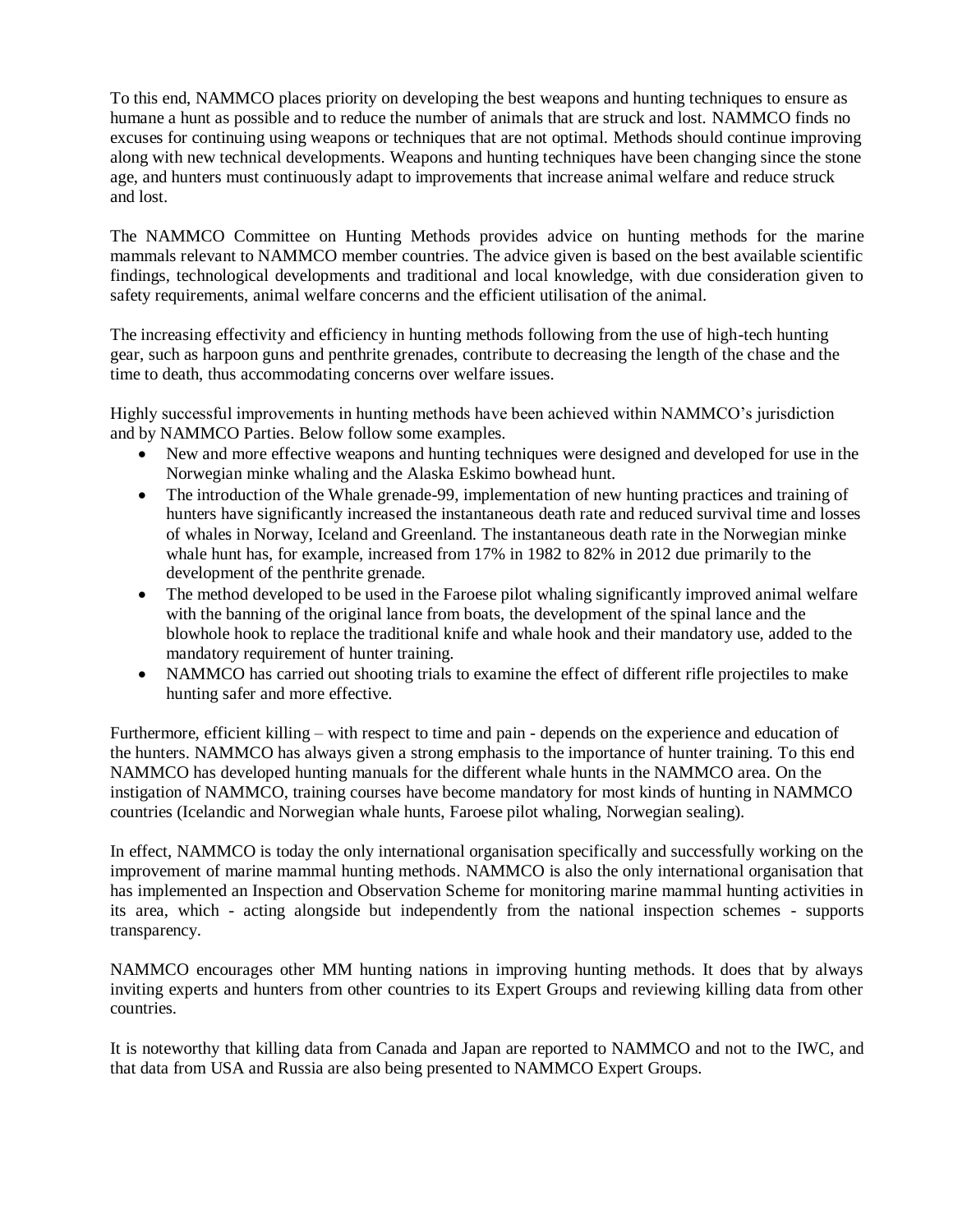#### **5. The establishment of an effective observation scheme for hunting activities in member countries**

The purpose of the observation scheme can be read in the Section B of the Provisions of the Joint NAMMCO Control Scheme for the Hunting of Marine Mammals.

B.1 Introduction

*The purpose of establishing an international observation scheme among NAMMCO member countries is to provide a mechanism for NAMMCO to monitor whether decisions made by the Commission are respected. For this purpose, NAMMCO appoints observers who oversee hunting and inspection activities in NAMMCO member countries.* B.2 Duties and competence B.2.1 *Observers are responsible for overseeing hunting activities and for observing whether or not these are carried out in accordance with decisions made through NAMMCO and national regulations. Observers have no authority of jurisdiction, and consequently cannot intervene in the hunting, or other activities connected with the hunting. Observations can take place on board a vessel, or on shore, in connection with flensing, storage and landing/delivering of the catch.*

NAMMCO is the only organisation which has agreed upon, developed and funds an Inspection and Observation Scheme. The IWC does not have a comparable program.

Assessing the actual effectiveness of the implementation of the NAMMCO Observation Scheme would require that its goals and (measurable) objectives were defined, so one could assess whether they are being met. These are presently not clearly defined. However, the review of the implementation currently carried out likely points to a willingness of the Parties to improve the Observation Scheme, define clear objectives and make the implementation effective and efficient.

Besides the establishment of this observation scheme, it should also be noted that NAMMCO Parties developed and agreed upon a standard of common elements for national inspection schemes for whaling from vessels with a harpoon gun on board, both for near-coast whaling operations and off-coast whaling operations. They shall represent the minimum requirement in the random control, included in national inspection schemes. In addition to these elements, the individual member countries may, however, include new elements as considered appropriate in relation to national laws and regulations for their specific whaling activities.

Another important element of the monitoring of whaling activities within the NAMMCO framework was the design and development of the automated electronic monitoring system for minke whaling, the "Blue Box", implemented in the Norwegian minke whale hunt in 2007. The system is unique and allows the continual and totally independent control of some aspects of the minke whaling operations.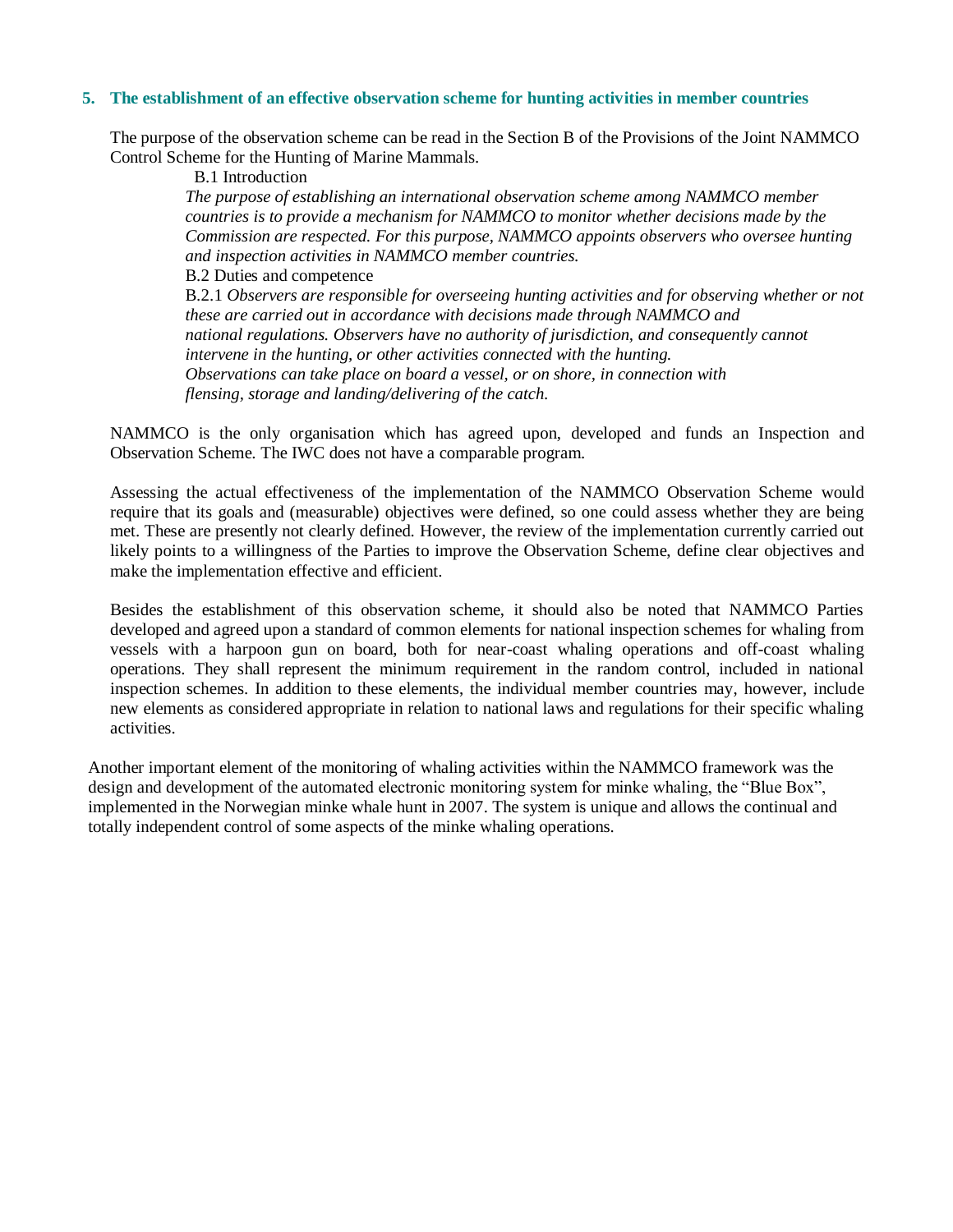### **Appendix 1. "Oceanographic features driving decadal-scale changes in cetacean distribution and abundance in the North Atlantic"**

### **Nadya C. Ramirez-Martinez & Philip S. Hammond**

Sea Mammal Research Unit, University of St Andrews, St Andrews, Fife KY16 8LB, Scotland, UK

#### **Background**

Since 1987, Norway, Iceland, the Faroe Islands and Greenland have been conducting surveys for cetaceans in the North Atlantic, collectively known as the North Atlantic Sighting Surveys (NASS)<sup>1</sup>. The primary rationale for these surveys is the estimation of abundance of whale species subject to whaling to inform management. The time series of cetacean data collected from these surveys is arguably the most comprehensive in the world at such a large spatial and temporal scale (e.g. see Figure 1). Abundance of, *inter alia*, fin, minke, humpback and pilot whales has been estimated using so-called design-based methods that give results for survey blocks at a rather coarse spatial scale.

#### **Scientific aims, methods and expected outcomes**

Since these surveys began three decades ago, major changes in the distribution of whales have been observed, coincident with changing oceanography of the North Atlantic. This project aims to maximize the value of this remarkable time series of data by using it to improve understanding of the underlying ecological drivers of the changes in distribution and abundance of whales in the central and northeast Atlantic, and to predict how continuing ocean warming (as predicted by climate models) may affect cetacean populations in the future.

Data for the central and NE Atlantic have been made available by the governments of Norway, Iceland and Faroe Islands<sup>2</sup>. The aims will be achieved using statistical models to explore the influence of a range of oceanographic features (e.g. seabed depth, water temperature, chlorophyll concentration, presence of ocean fronts) on the distribution and abundance of whales. Focal species are fin, humpback, minke, sperm, northern bottlenose and, pilot whales. We expect to find that the distribution of different species will be best explained by different combinations of environmental features because of their different ecological roles in the North Atlantic ecosystem.

### **Applied value of the project**

As well as improving our understanding of the what is causing the observed changes in the distribution and abundance of whales, the results are valuable for management in a number of ways.

Results can be represented as maps to illustrate how spatial distribution changes over time, and used to produce so-called model-based abundance estimates for any defined area, not just for the coarse-scale predefined survey blocks. Thus, for example, pilot whale abundance could be estimated for the area believed to encompass the population subject to whaling in the Faroe Islands, allowing an assessment of the impact of whaling on the population. Estimates could also be produced for areas relevant to conservation and management that are smaller than the pre-defined blocks.

The results of the models can also (with appropriate caution) be extrapolated to unsurveyed areas. Thus, abundance could be estimated for areas that were unable to be surveyed in a particular year for logistical reasons, allowing trends in abundance over time to be determined for a consistent area of interest, facilitating a more robust assessment of conservation status.

The fine-scale information on distribution generated by the models is also valuable to inform environmental impact assessments of the potential impact of, for example, noise generated by shipping or seismic surveys.

#### **Funding requested**

<sup>&</sup>lt;sup>1</sup> Since 1995, Norwegian Independent Line-transect Surveys (NILS) have been in the form of a "mosaic" covering the NE Atlantic over a 6-year cycle.

<sup>&</sup>lt;sup>2</sup> Data from the 2016 survey of east Greenland are being sought.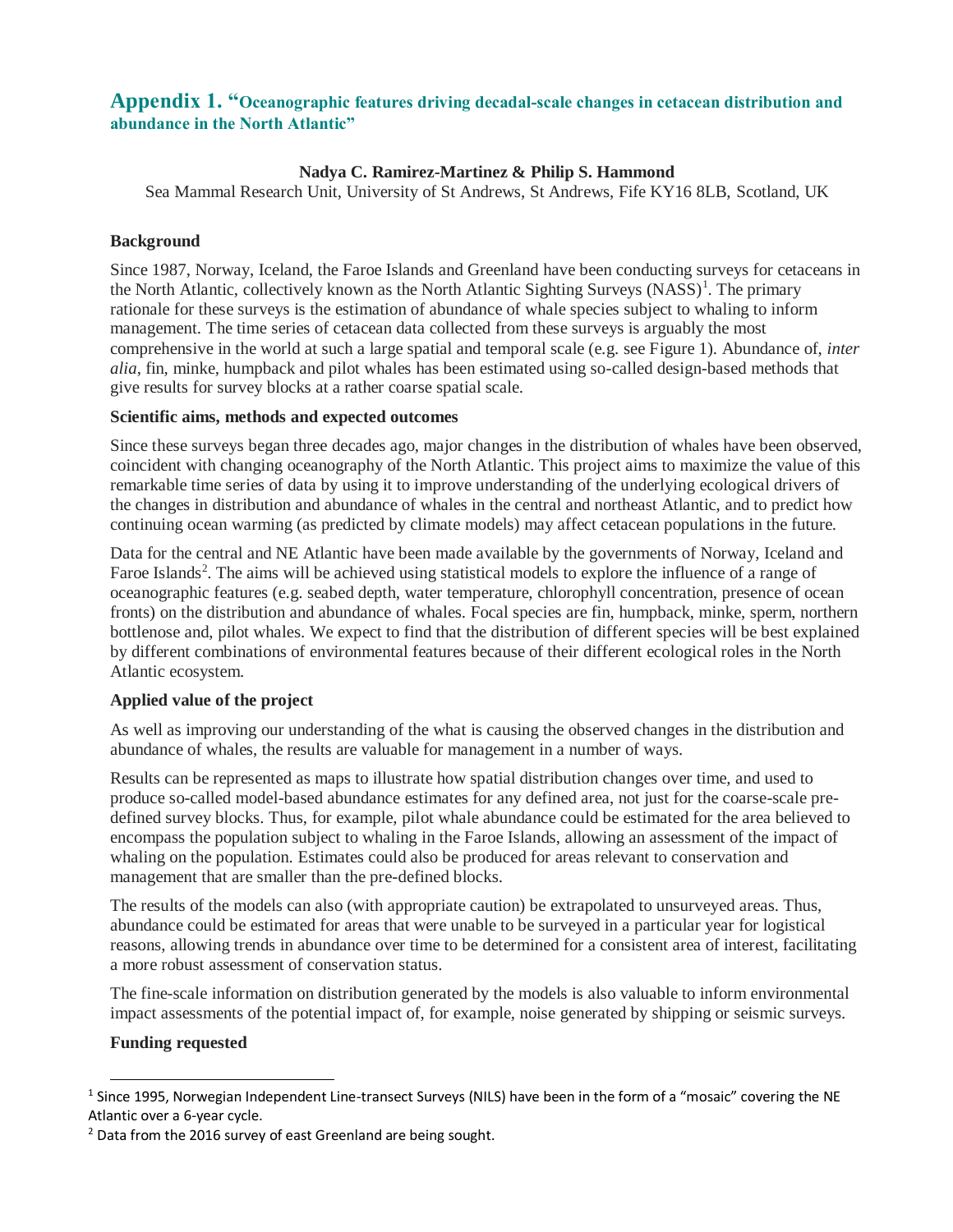The project is being conducted by a PhD student. The total cost over 4 years (student fees and stipend) is £100,000, 85% of which has been covered by Colciencias (government of Columbia) and the University of St Andrews. Funding is requested for £15,000 to cover the final year student stipend.



Figure 1. Summary of NILS & NASS survey effort and sightings of minke, fin and humpback whales. Effort is depicted by segment mid-points as grey-dots. Sightings are shown as coloured dots, the size of which indicates group size. The map was plotted using the geographic coordinate system WGS84 & overlaid over the bathymetry of the area (ETOPO).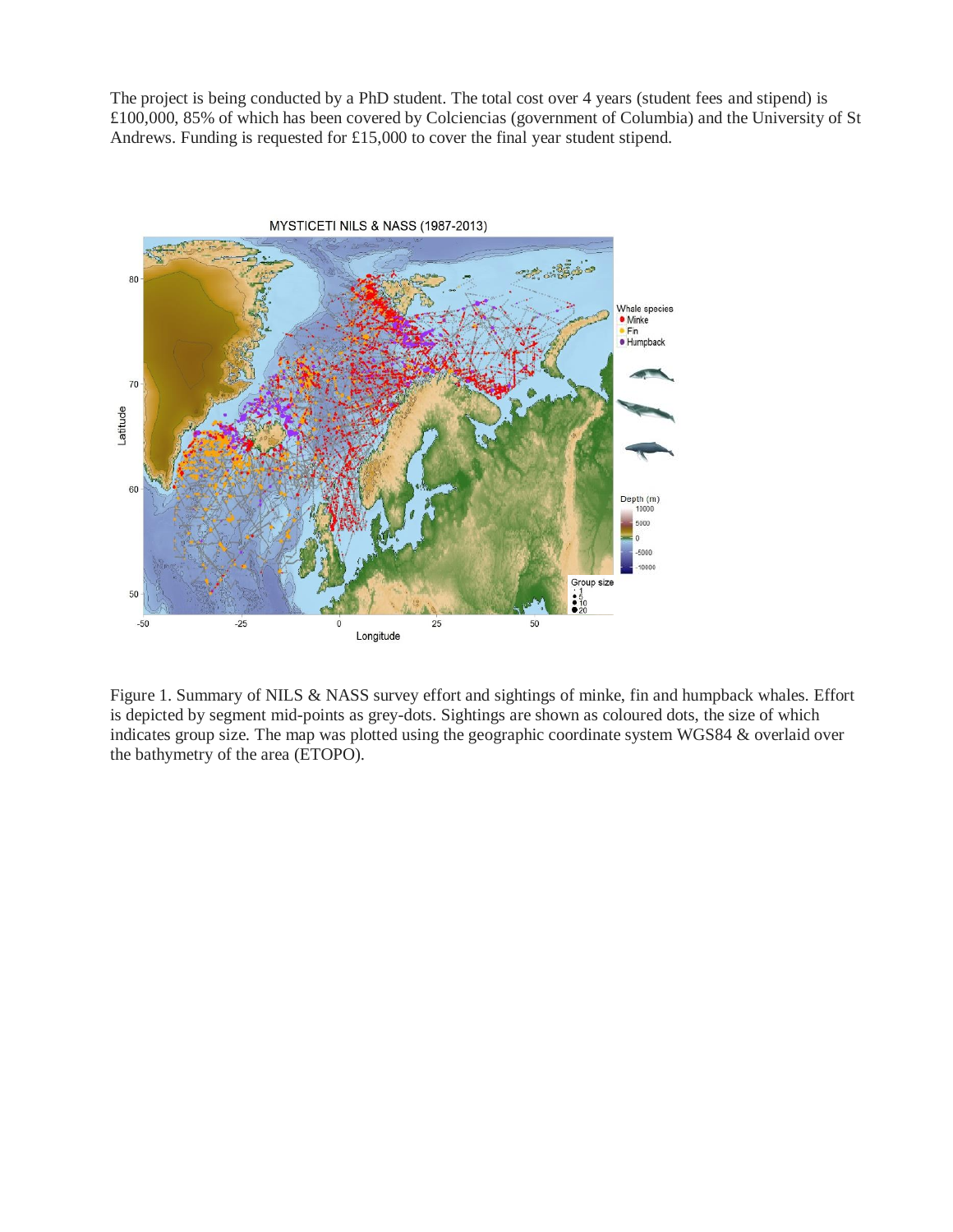## **Appendix 2. The** *super tag* **project**

At SC 22, on the suggestion of the new GS [See SC Report 2015, 15.2 New GS vision for NAMMCO], a number of ideas for strengthening the operation of the SC, and the SC meetings, were discussed (see point 12.3 and 12.4). The discussion on a common development of a super-satellite tag came into this framework and can be followed in the extracts of the SC and Council reports.

### **AR 2016 / Report of the Scientific Committee**

### **12. WORK PROCEDURES IN THE SC**

### **12.1 Ideas for future meetings of the SC, pp. 149**

The SC agreed that involvement of the Vice-Chair in the preparation and running of the meeting, as well as in the reporting to the Council meetings was positive and should continue.

At SC-22, the SC agreed to continue discussing at the SC-23 meeting the meeting procedures which had been suggested to make the meeting as efficient and effective as possible and to strengthen the SC overall.

**Suggestion no.1 –** *"Strengthening scientific collaborations between the scientists in the SC. Among other options for joint projects of interest to all NAMMCO countries, one example is to resurrect the idea of developing satellite-tagging expertise within the SC. This could be done by requesting funds from NAMMCO. Another idea is where SC members could form stronger collaborations is a genetics study."*  As more and more information necessary to stock assessment derive from satellite tag studies (e.g. availability bias, stock discreetness, changes in distribution…), the SC agreed that a useful and beneficial cooperative project under NAMMCO would be the design of a "super" satellite tag (increased attachment and transmission period, increased sensitivity and capabilities, easier deployment, etc. smaller, longer, better), for cetacean research, as seal tagging has been in general more successful than cetacean tagging. A preliminary project description would be developed by a small group, under the leadership of Heide-Jørgensen, and would be presented to Council 25 for approval.

**Suggestion no. 2 – "***Add a new agenda item on "Collaborative work within the SC". The SC agreed that this item would come at the beginning of the meeting so that it can be discussed throughout the meeting."*  **The SC agreed to this suggestion and that the report of the "Super Tag Group" could be on the agenda of the next SC meeting.** 

**Suggestion no. 3 –** *"Hold the SC meeting every other year, with the alternative year being a tele/video conference. This is in response to the financial concerns related to sending the full complement of SC members to the meetings. This suggestion will be discussed further at the next meeting."* The SC agreed to continue holding a face to face meeting each year and alternate the location between NAMMCO countries.

**Suggestion no. 4 –** "*Encourage SC members in bringing presentations (e.g., Powerpoint, videos) highlighting research projects.*" The SC agreed that this should be encouraged. Furthermore, the country organising the SC meeting should arrange for a more in depth presentation on a scientific project or subject of interest to the work of the SC. This presentation could be made by a member of the SC or a local scientist.

### **AR 2017 / Report of the Scientific Committee**

#### **5.4 Ideas for future meetings/furthering cooperation in SC, pp. 18**

#### **5.4.2 Development of a "super satellite-tag (focused on common minke whales)"**

Tracking by satellites has long been recognized as one of the most important and promising techniques available for studies of movements, migrations, behaviour, diving, stock identity and habitat use of cetaceans. Advances have been accomplished by studies of small cetaceans, the techniques are however not well developed for use on large baleen whales that are too big to be captured and handled at sea. SC 23 asked Heide-Jørgensen to develop a project proposal on development of a tag for satellite tracking for cetacean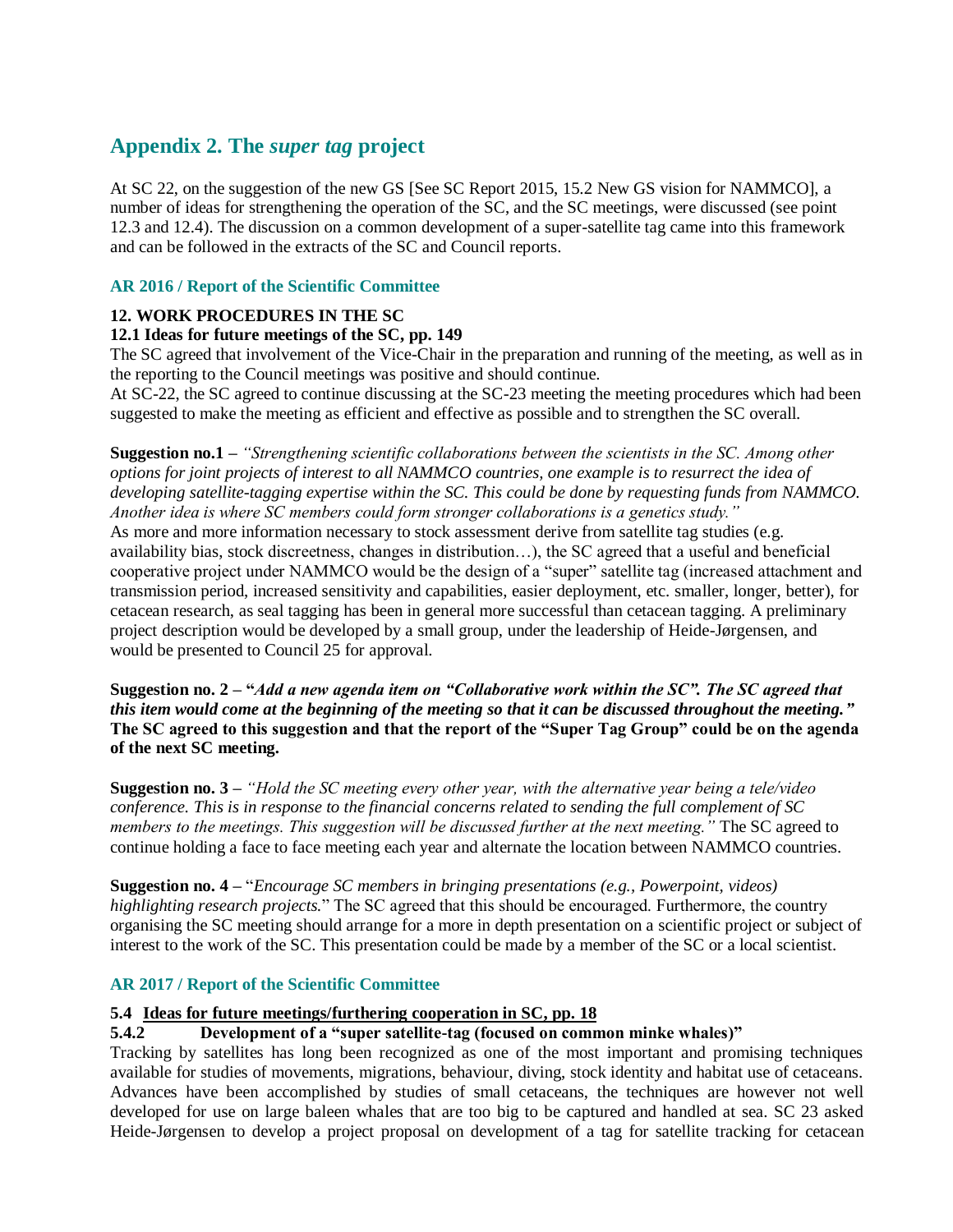research in the North Atlantic. The common minke whale is the target species with the reasoning that what works for the common minke whale will work for all other whales.

Hansen presented the proposal (Appendix 4) in the absence of Heide-Jørgensen. The project which is threefold entails a) the technical development of the tag, b) a programme to study movements and changes in occurrence of common minke whales in the North Atlantic and c) a shared NAMMCO data base of tracking data.

In all four NAMMCO countries it would be of great importance to include a reliable, cheap and well-tested satellite tracking system in the toolbox for cetacean studies. It would also be important to develop a NAMMCO program that combine forces to use satellite tracking methods to solve major management issues that cannot be addressed with other techniques. It cannot be expected that research groups outside NAMMCO will focus on developing satellite tracking techniques that will assist in the research and development needed for the on-going NAMMCO assessment process. One example is the seasonal movements and long-term distributional changes of common minke and fin whales, species of importance to all NAMMCO member countries.

The proposal describes how a joint NAMMCO satellite-tracking program could be developed and what would be required to reach a point where the technique can be used as an efficient and reliable field technique. The total cost of all three elements of this project 2,300,000 NOK.

#### Discussion

SC welcomed the proposal and underlined the importance of developing a tag that functions and that will remain attached for at least a year cycle. SC agreed to recommend to Council to prioritise this kind of project and asked for approval to work towards such a project.

The importance of tag size, distance to animal and attachment area, injection depth and rejection/ retreat time for the tag was discussed. Animal welfare issues related to satellite tagging especially when the tags go deep into the animal was underlined.

The SC agreed with the proposal that the common minke whale was a good target species, because it is a species which has proved difficult to successfully tag, and a tag that works for common minke whales will likely work for larger whales and smaller toothed whale species.

The SC acknowledged that worldwide, many scientists are working on developing satellite tagging systems, but that at the same time the "whale community" was not especially tuned into cooperating and sharing experience when it comes to satellite tagging development.

The SC agreed that a small group of SC members (led by Heide-Jørgensen) should either meet in person or via correspondence to discuss the steps to move forward with the proposal. The SC discussed that it might be useful to engage other interested parties in the development of a new "common minke satellite-tag", so the cost of the development could be shared. The SC also discussed preparation of a possible review paper on tagging systems presently in use.

#### **AR 2017 / CN 26 – 4. Scientific Committee, 4.3 Other business, pp. 9**

Haug presented a project proposal from the SC on the development of a tag for satellite tracking of cetacean in the North Atlantic. The common minke whale was the target species as i) there has been so far little tagging success for this species and distribution in winter remains largely unknown, ii) with the reasoning that what works for minke whales will also work for all larger whales and likely also for many smaller cetaceans, like pilot whales.

The project which is three-fold entails a) the technical development of the tag, b) a programme to study movements and changes in occurrence of common minke whales in the North Atlantic and c) a shared NAMMCO data base of tracking data. The proposal described how a joint NAMMCO satellite-tracking program could be developed and what would be required to reach a point where the technique can be used as an efficient and reliable field technique. The total cost of all three elements was tentatively evaluated to NOK 2 300 000 NOK.